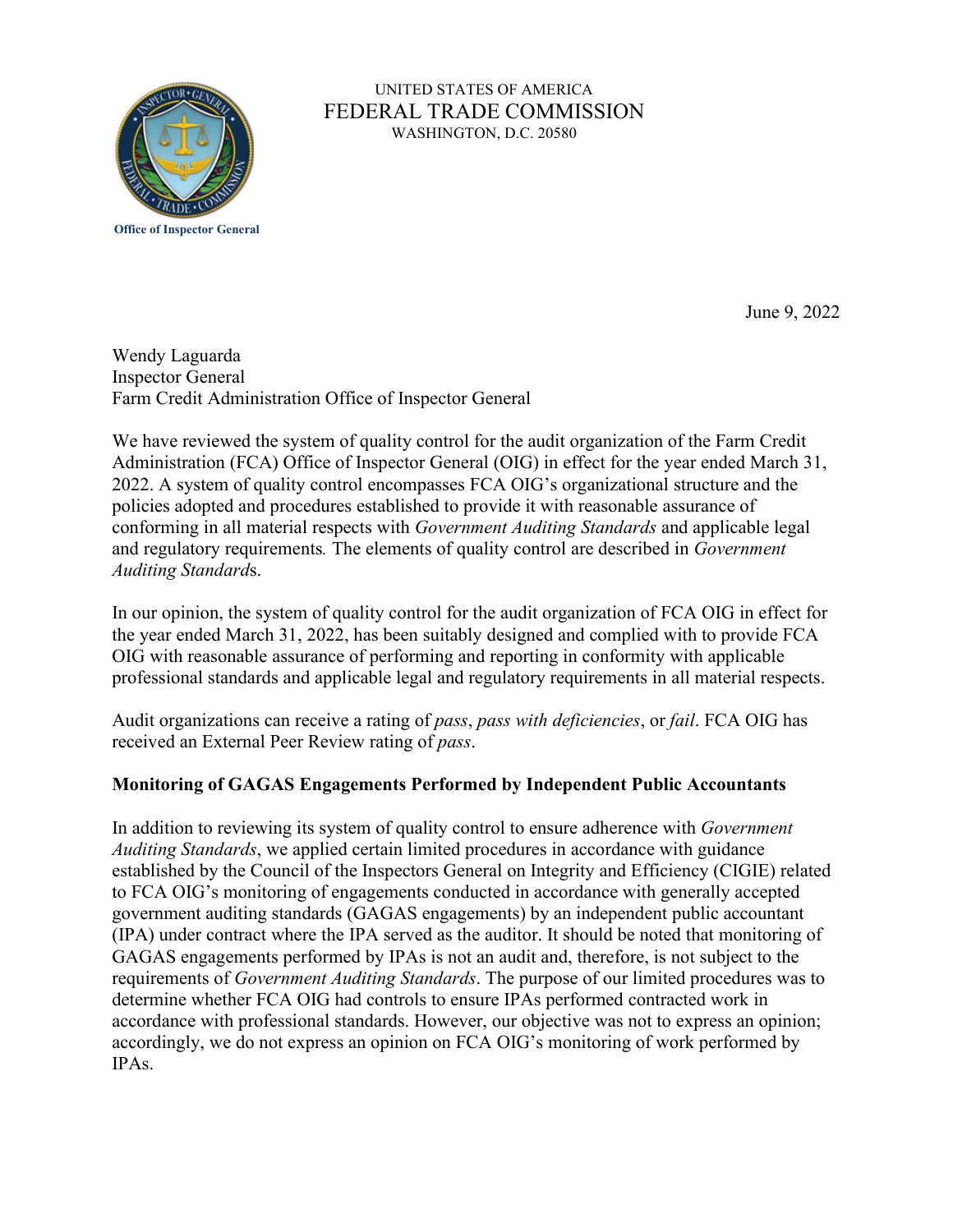## **Basis of Opinion**

Our review was conducted in accordance with *Government Auditing Standards* and the CIGIE *Guide for Conducting Peer Reviews of Audit Organizations of Federal Offices of Inspector General*.

 nature of the FCA OIG audit organization, and the design of FCA OIG's system of quality selected represented a reasonable cross-section of FCA OIG audit organization, with an During our review, we interviewed FCA OIG personnel and obtained an understanding of the control sufficient to assess the risks implicit in its audit function. Based on our assessments, we selected a GAGAS engagement and administrative files to test for conformity with professional standards and compliance with FCA OIG's system of quality control. The GAGAS engagement emphasis on higher-risk engagements.

 application of FCA OIG's policies and procedures on selected GAGAS engagement. Our review In performing our review, we obtained an understanding of the system of quality control for the FCA OIG audit organization. In addition, we tested compliance with FCA OIG's quality control policies and procedures to the extent we considered appropriate. These tests covered the was based on selected tests; therefore, it would not necessarily detect all weaknesses in the system of quality control or all instances of noncompliance with it.

 report identifies the engagements we reviewed. Enclosure 2 of this report includes the FCA OIG Prior to concluding the peer review, we reassessed the adequacy of the scope of the peer review procedures and met with FCA OIG management to discuss the results of our review. We believe that the procedures we performed provide a reasonable basis for our opinion. Enclosure 1 to this response to the draft report.

#### **Responsibilities and Limitation**

 material respects with professional standards and applicable legal and regulatory requirements. FCA OIG is responsible for establishing and maintaining a system of quality control designed to provide FCA OIG with reasonable assurance that the organization and its personnel comply in all Our responsibility is to express an opinion on the design of the system of quality control and FCA OIG's compliance based on our review.

There are inherent limitations in the effectiveness of any system of quality control; therefore, noncompliance with the system of quality control may occur and may not be detected. Projection of any evaluation of a system of quality control to future periods is subject to the risk that the system of quality control may become inadequate because of changes in conditions, or because the degree of compliance with the policies or procedures may deteriorate.

Inspector General Andrew Katsaros

Enclosures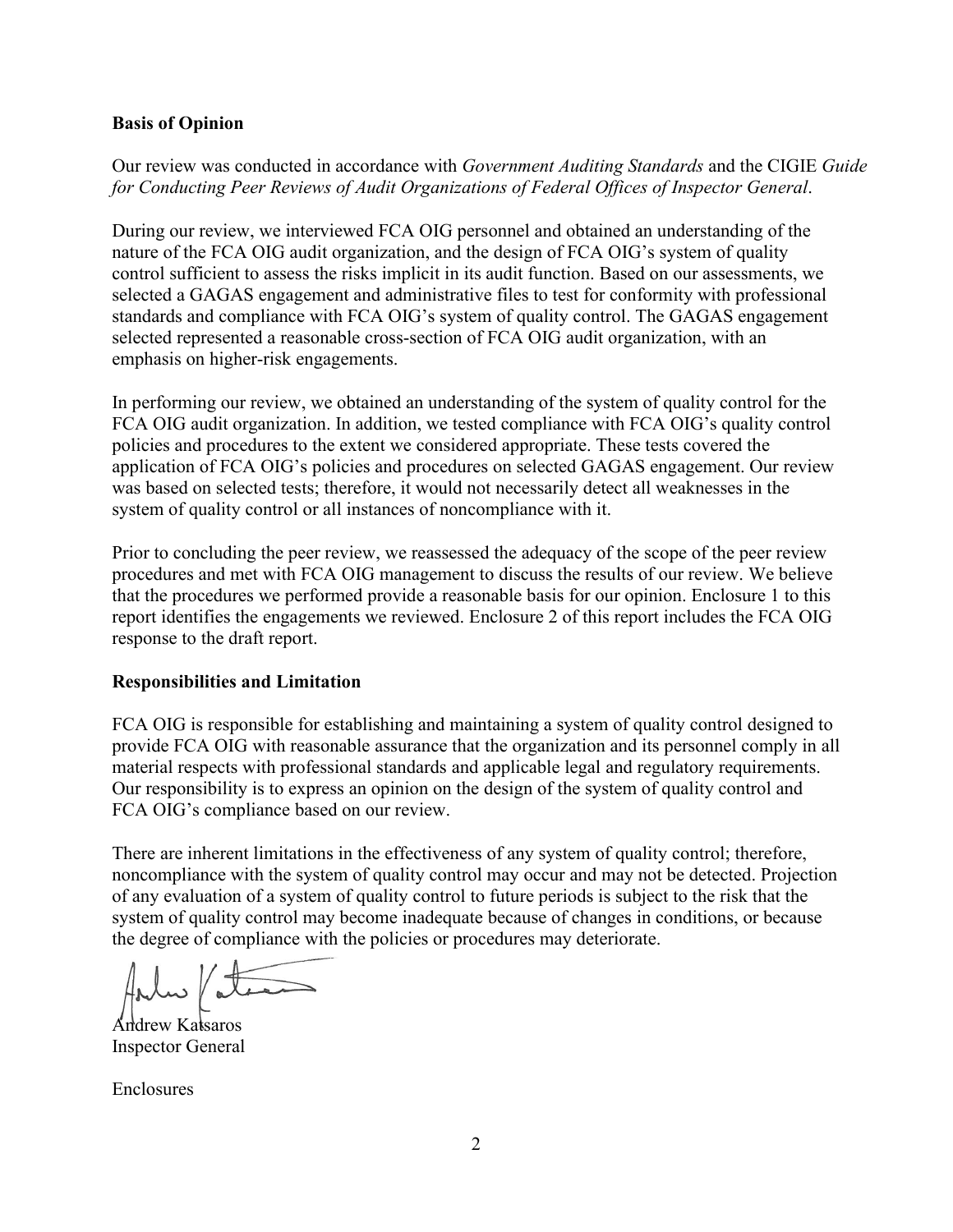## **Scope and Methodology**

 we considered appropriate. These tests included a review of one of one engagements report We tested compliance with FCA OIG audit organization's system of quality control to the extent conducted in accordance with generally accepted government auditing standards (GAGAS engagement) issued from April 1, 2021, through March 31, 2022. We also reviewed the internal quality control reviews performed by FCA OIG.

In addition, we reviewed FCA OIG's monitoring of GAGAS engagements performed by an IPA where the IPA served as the auditor from April 1, 2021, through March 31, 2022. During the period, FCA OIG contracted for the audit of its agency's fiscal year 2021 financial statements. FCA OIG also contracted for other GAGAS engagements that were performed in accordance with *Government Auditing Standards*.

# **Table 1. Reviewed GAGAS Engagements Performed by FCA OIG**

| Report No. | <b>Report Date</b> | <b>Report Title</b>                                                                         |
|------------|--------------------|---------------------------------------------------------------------------------------------|
| $A-21-01$  | September 24, 2021 | Audit: The Office of Secondary Market<br>Oversight's Examination Policies and<br>Procedures |

| Table 2. Reviewed Monitoring Files of FCA OIG for Contracted GAGAS Engagements |                    |                                                                                                            |
|--------------------------------------------------------------------------------|--------------------|------------------------------------------------------------------------------------------------------------|
| Report No.                                                                     | <b>Report Date</b> | <b>Report Title</b>                                                                                        |
| $A-21-FS$                                                                      | November 10, 2021  | <b>Audit Report on Farm Credit</b><br><b>Administration's Financial Statements</b><br>for Fiscal Year 2021 |